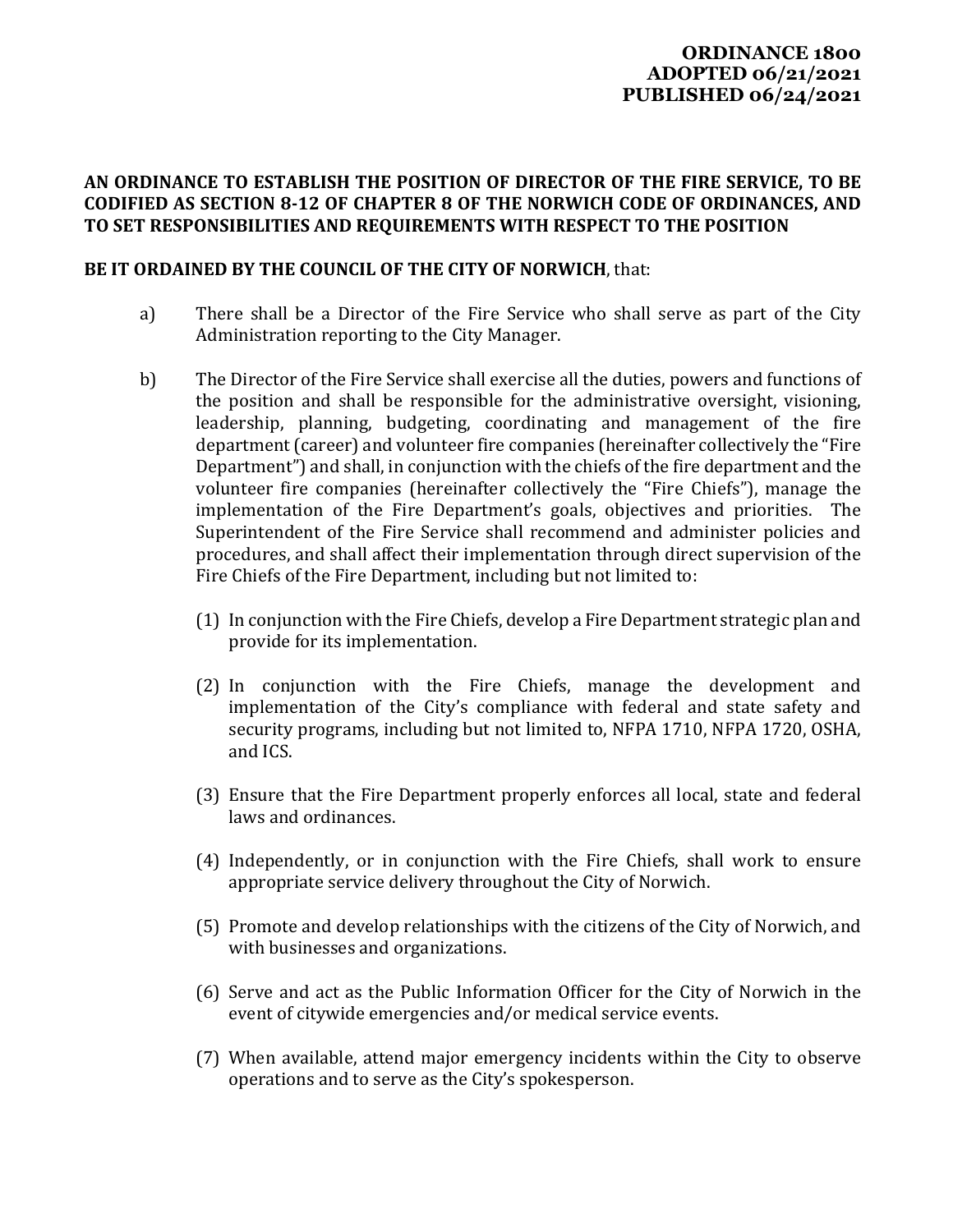- (8) Evaluate the organizational structure of all fire departments and fire companies in the City of Norwich from a public safety perspective, to address potential duplication of services, and make recommendations to promote greater efficiency of service delivery.
- (9) In collaboration with the Fire Chiefs, assist in presenting to the City Manager and/ or the Council of the City of Norwich on matters of operations, budget, personnel and other matters.
- (10) Coordinate, develop and implement standard operating guidelines (SOG's) for the fire departments.
- (11) Ensure coordination of communications and operations between the Fire Department and dispatch agencies, including providing current and future guidance, policies and procedures for effective dispatching of emergency personnel.
- (12) Coordinate the preparation of budgets for all entities within the Fire Department, including regular and continued oversight of the approved operating and capital budgets.
- (13) Evaluate all Fire Department equipment and apparatus to address duplication and effective use of resources.
- (14) Assist all components of the Fire Department in station location, station maintenance, and future building needs through identification, rationale, budget and effects on service delivery.
- (15) Coordinate and write grants for the procurement of personnel, apparatus, emergency funding and other resources.
- (16) Evaluate all Fire Department training programs and facilitate the development of an integrated training program for all components of the Fire Department.
- (17) Continually review personnel deployment to promote and ensure efficient and effective utilization of manpower.
- (18) Coordinate with the Department of Human Resources and the Fire Chiefs concerning recruitment, promotion, discipline and personnel practices.
- (19) Supervise the Fire Chiefs regarding recruitment, evaluation, discipline, and their adherence to the City of Norwich personnel policies and procedures, department operations, management of employees and volunteers, written and verbal communications and such other activities as the Superintendent of the Fire Service deems appropriate to strengthen the Fire Department, including initiating and taking appropriate action concerning personnel in conjunction with the Department of Human Resources.